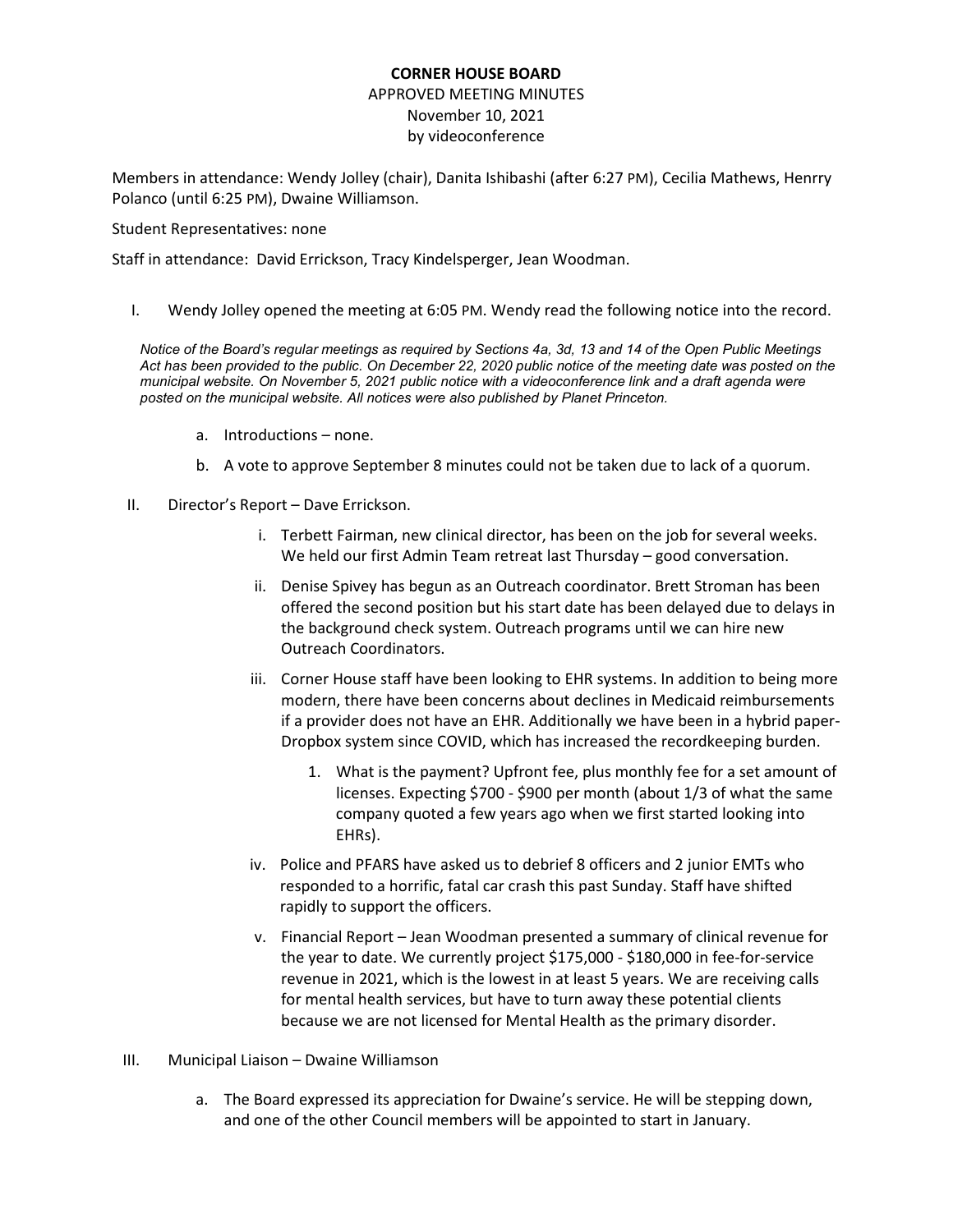- b. The Princeton Senior Resource Center (PSRC) just had a ribbon-cutting at its new facility on Poor Farm Road.
- c. The  $5<sup>th</sup>$  affordable housing project is in the works.
- d. Council is concerned about recent crimes targeting Princeton residents, such as sophisticated car thefts and mailbox fishing at the post office and mail collection boxes.
- e. The Council has decided to continue keeping Witherspoon Street open to northbound traffic, while keeping the streetside dining areas open.
- f. In response to a question regarding the Valley Road School building, Dwaine noted the municipality has undertaken a facilities research project as part of an analysis of municipal facility needs.
- IV. Corner House Foundation and Development Tracy Kindelsperger, Coordinator of Grants & Development:
	- a. The 2022 Gala will be held Friday, April 29, 6:00 10:00 PM at the Boathouse in Mercer County Park. We hope to use both indoor and outdoor spaces to ease concerns about large gatherings.
	- b. The Annual Report to the Community is scheduled for mailing on Friday, November 19. Some Foundation Board members have come to Corner House this week to write personal notes to prospective donors.
	- c. We will kick off the official  $50<sup>th</sup>$  anniversary celebration in January 2022. We hope to hold some alumni events, throwback events, and capture some stories. We want to look back at the past 50 years and look ahead to what the next 50 years might look like. The mental health license will be part of that. Wendy noted she has a large amount of memorabilia. Tracy noted there are a number of photos on site as well, and we would be delighted if some long-time supporters can identify names and context for many of them. Wendy and Cecilia volunteered to come in together.
- V. Old Business none
- VI. New Business
	- i. Cecilia Mathews moved and Danita Ishibashi seconded a motion that Corner House move ahead with the purchase of an Electronic Health Records (EHR) system. Those present agreed to put the matter to an email vote.
	- ii. The Board reviewed the tentative schedule for 2022: Cecilia moved and Danita seconded that the Board hold its regular meetings on the second Wednesday of every odd-numbered month, with no meeting in July. Those present agreed to put the matter to an email vote.
		- 1. Wendy announced she has decided to step down as Corner House Board chair. She invited other Board members to consider serving as chair, and to suggest names of potential new Board members. Wendy is also willing to stay on the Board as a member. Those present expressed appreciation for Wendy's service.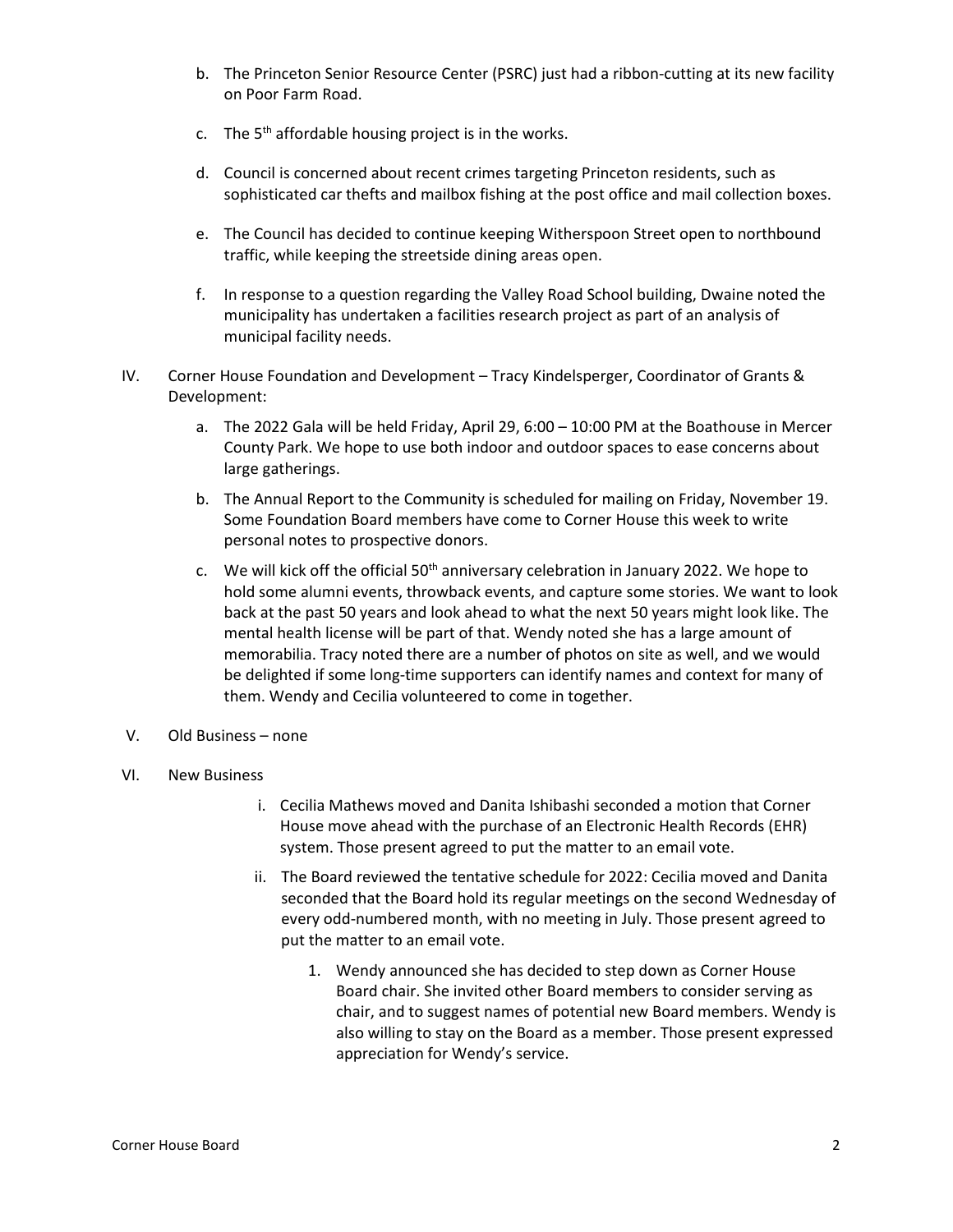- VII. Public Comment none offered.
- VIII. Adjournment
	- a. Wendy closed the meeting at 6:41 PM.

## **The 2022 meeting schedule will be published once an email vote has been taken.**

Respectfully submitted, Jean Woodman, Corner House Board Secretary Minutes approved February 9, 2022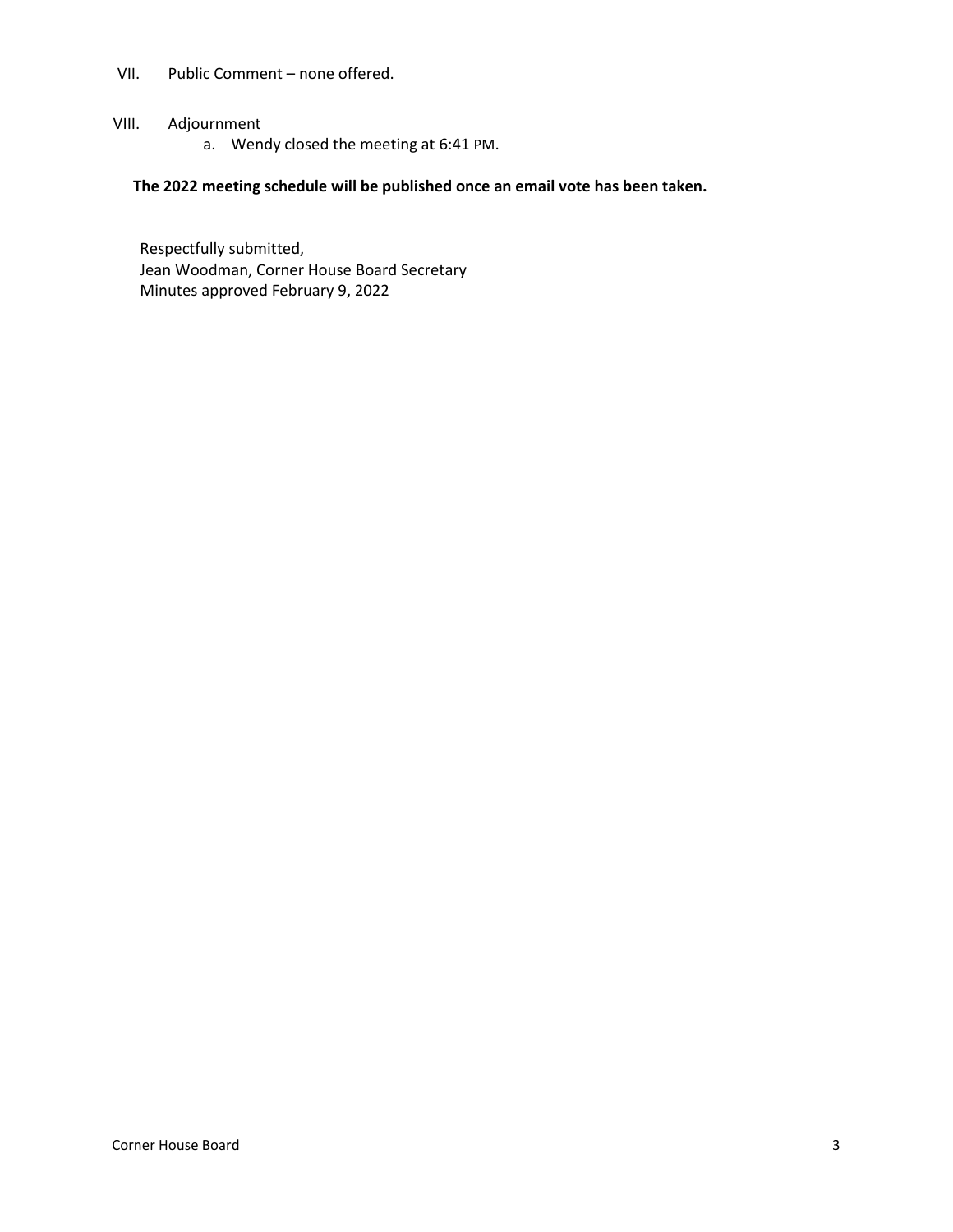

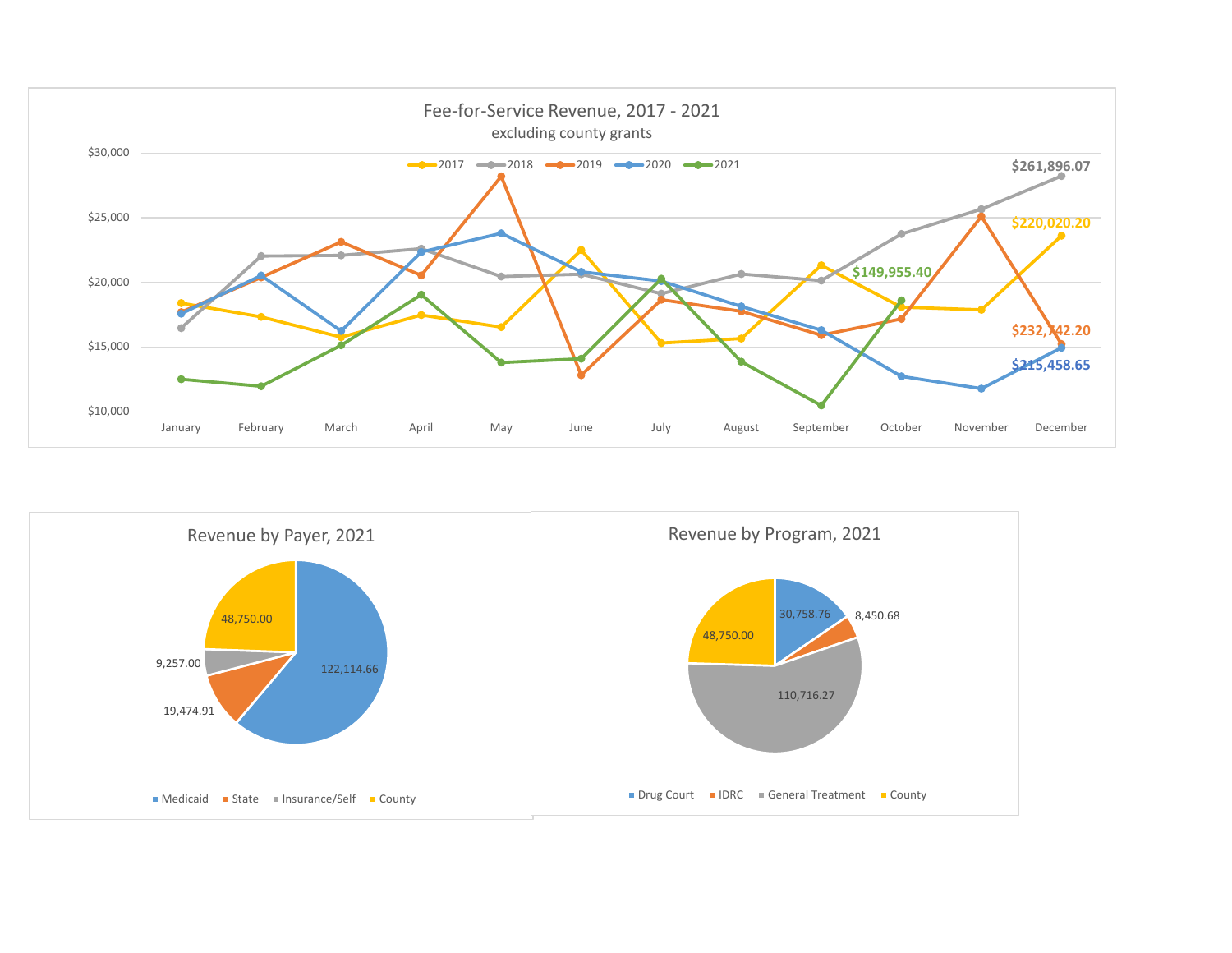| <b>Revenue by Payer</b>  | January     | February    | <b>March</b> | April       | May                                                                                             | June        | July        | August      | September   | October     | November | December | <b>Total</b>        |
|--------------------------|-------------|-------------|--------------|-------------|-------------------------------------------------------------------------------------------------|-------------|-------------|-------------|-------------|-------------|----------|----------|---------------------|
| Medicaid                 | 11,021.20   | 9,020.66    | 12,234.26    | 17,775.40   | 11,300.25                                                                                       | 11,116.90   | 16,408.54   | 11,943.00   | 8,390.74    | 12,903.71   |          |          | 122,114.66          |
| State                    | 878.01      | 2,337.16    | 2,592.34     | 681.33      | 1,555.52                                                                                        | 1,556.11    | 2,531.07    | 1,676.88    | 1,386.49    | 4,280.00    |          |          | 19,474.91           |
| Insurance/Self           | 753.00      | 697.00      | 407.00       | 666.00      | 1,035.00                                                                                        | 1,534.00    | 1,447.00    | 417.00      | 789.00      | 1,512.00    |          |          | 9,257.00            |
| County                   | 0.00        | 16,250.00   | 0.00         | 16,250.00   | 0.00                                                                                            | 0.00        | 16,250.00   | 0.00        | 0.00        | 0.00        |          |          | 48,750.00           |
| Misc (records, intere:   | 3.02        | 2.48        | 2.94         | 3.43        | 2.93                                                                                            | 2.53        | 3.37        | 3.79        | 2.23        | 2.97        |          |          | 29.69               |
| Minus bank card fees     | $-120.01$   | $-74.76$    | $-85.14$     | $-64.97$    | $-78.48$                                                                                        | $-96.26$    | $-97.84$    | $-161.31$   | $-66.89$    | $-75.20$    |          |          | $-920.86$           |
|                          | \$12,535.22 | \$28,232.54 | \$15,151.40  | \$35,311.19 | \$13,815.22                                                                                     | \$14,113.28 | \$36,542.14 | \$13,879.36 | \$10,501.57 | \$18,623.48 | \$0.00   |          | \$0.00 \$198,705.40 |
|                          |             | 11,982.54   |              |             |                                                                                                 |             |             |             |             |             |          |          |                     |
| Revenue by Program       |             |             |              |             |                                                                                                 |             |             |             |             |             |          |          |                     |
| <b>Drug Court</b>        | 3,023.07    | 4,679.44    | 4,359.78     | 4,138.41    | 2,776.17                                                                                        | 2,585.37    | 2,694.69    | 2,403.76    | 1,694.77    | 2,403.30    |          |          | 30,758.76           |
| Medicaid                 | 2,405.44    | 2,976.64    | 3,872.13     | 4,138.41    | 2,686.92                                                                                        | 2,466.37    | 2,575.69    | 2,296.66    | 1,498.44    | 2,034.44    |          |          | 26,951.14           |
| State                    | 617.63      | 1,702.80    | 487.65       | 0.00        | 89.25                                                                                           | 119.00      | 119.00      | 107.10      | 196.33      | 368.86      |          |          | 3,807.62            |
| <b>IDRC</b>              | 1,173.68    | 295.84      | 410.46       | 1,116.78    | 1,267.30                                                                                        | 706.73      | 243.00      | 336.76      | 1,354.27    | 1,545.86    |          |          | 8,450.68            |
| Medicaid                 | 814.68      | 295.84      | 0.00         | 264.97      | 491.30                                                                                          | 387.73      | 0.00        | 92.76       | 829.27      | 751.63      |          |          | 3,928.18            |
| State                    | 0.00        | 0.00        | 178.46       | 580.81      | 98.00                                                                                           | 0.00        | 0.00        | 0.00        | 0.00        | 285.23      |          |          | 1,142.50            |
| Insurance/Self           | 359.00      | 0.00        | 232.00       | 271.00      | 678.00                                                                                          | 319.00      | 243.00      | 244.00      | 525.00      | 509.00      |          |          | 3,380.00            |
| <b>General Treatment</b> | 8,335.45    | 7,004.78    | 10,378.22    | 13,802.57   | 9,768.82                                                                                        | 10,818.65   | 17,351.08   | 11,135.05   | 7,450.30    | 14,671.35   |          |          | 110,716.27          |
| Medicaid                 | 7,801.08    | 5,748.18    | 8,362.13     | 13,372.02   | 8,122.03                                                                                        | 8,262.80    | 13,832.85   | 9,553.58    | 6,063.03    | 10,117.64   |          |          | 91,235.34           |
| State                    | 260.38      | 634.36      | 1,926.23     | 100.52      | 1,368.27                                                                                        | 1,437.11    | 2,412.07    | 1,569.78    | 1,190.16    | 3,625.91    |          |          | 14,524.79           |
| Insurance/Self           | 273.99      | 622.24      | 89.86        | 330.03      | 278.52                                                                                          | 1,118.74    | 1,106.16    | 11.69       | 197.11      | 927.80      |          |          | 4,956.14            |
| County                   | 0.00        | 16,250.00   | 0.00         | 16,250.00   | 0.00                                                                                            | 0.00        | 16,250.00   | 0.00        | 0.00        | 0.00        |          |          | 48,750.00           |
| <b>Interest</b>          | 3.02        | 2.48        | 2.94         | 3.43        | 2.93                                                                                            | 2.53        | 3.37        | 3.79        | 2.23        | 2.97        |          |          | 29.69               |
| Total Revenue by         |             |             |              |             |                                                                                                 |             |             |             |             |             |          |          |                     |
| Program                  | \$12,535.22 |             |              |             | \$28,232.54 \$15,151.40 \$35,311.19 \$13,815.22 \$14,113.28 \$36,542.14 \$13,879.36 \$10,501.57 |             |             |             |             | \$18,623.48 | \$0.00   |          | \$0.00 \$198,705.40 |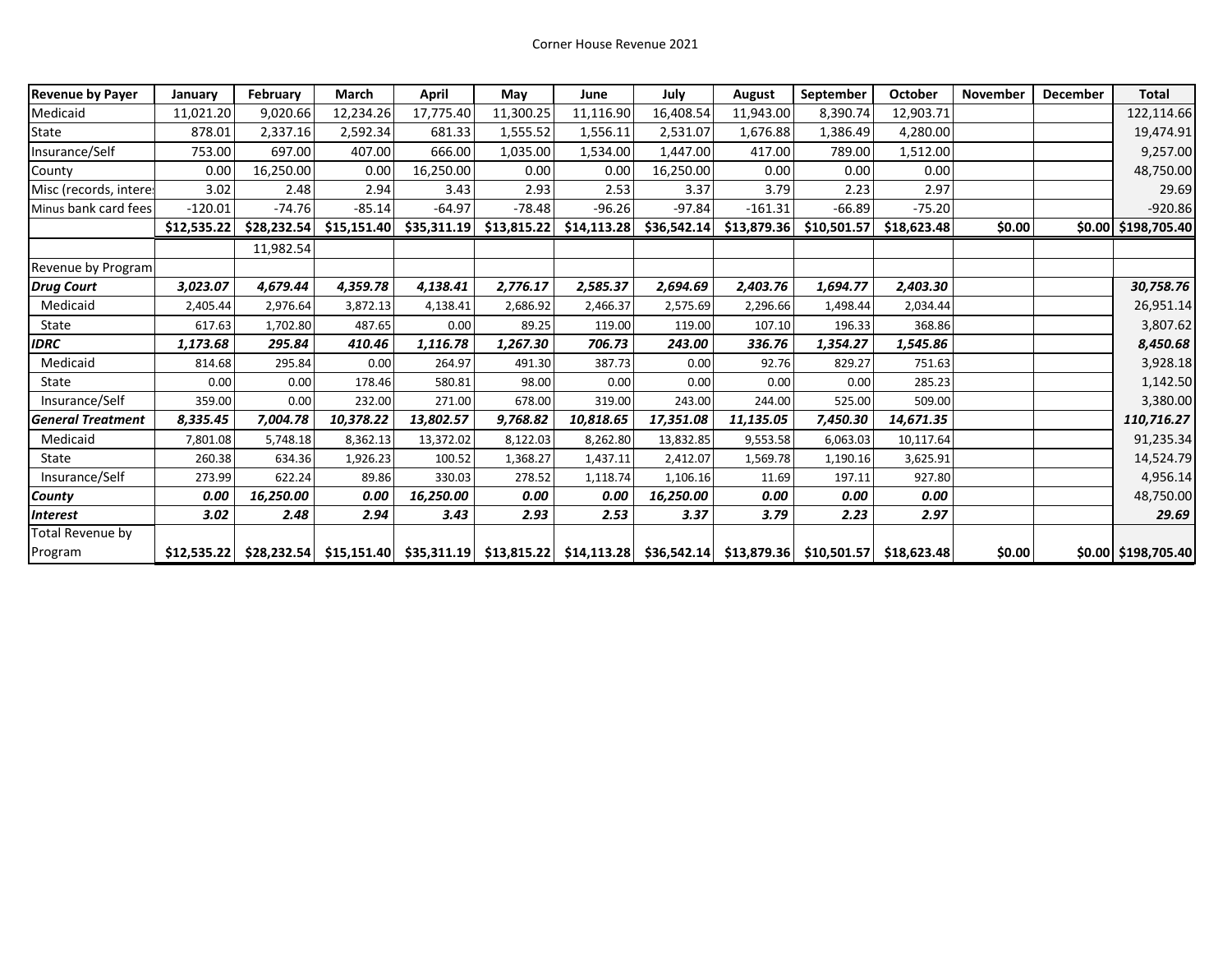

# **PUBLIC MEETING NOTICE**

NOTICE OF REGULAR MEETING

CORNER HOUSE BOARD

NOTICE IS HEREBY given that the Corner House Board will hold a regularly scheduled meeting on Wednesday, **November 10, 2021 at 6:00 PM** via videoconference using the following:

Zoom Meeting <https://us06web.zoom.us/j/87823722932?pwd=c3k3RHRrNGl2N0NiZHRSU0ovajZ3Zz09>

Meeting ID: 878 2372 2932 Passcode: 353737 One tap mobile +19292056099,, 87823722932# US (New York)

If logging in to Zoom via computer or mobile device for the first time, please allow a few extra minutes to install the program (if using a computer) or app (if using a mobile device). Once you log in, you will be asked to enter your name and an email address.

The agenda to the extent known has been posted and formal action may be taken.

Wendy Jolley

Corner House Board President